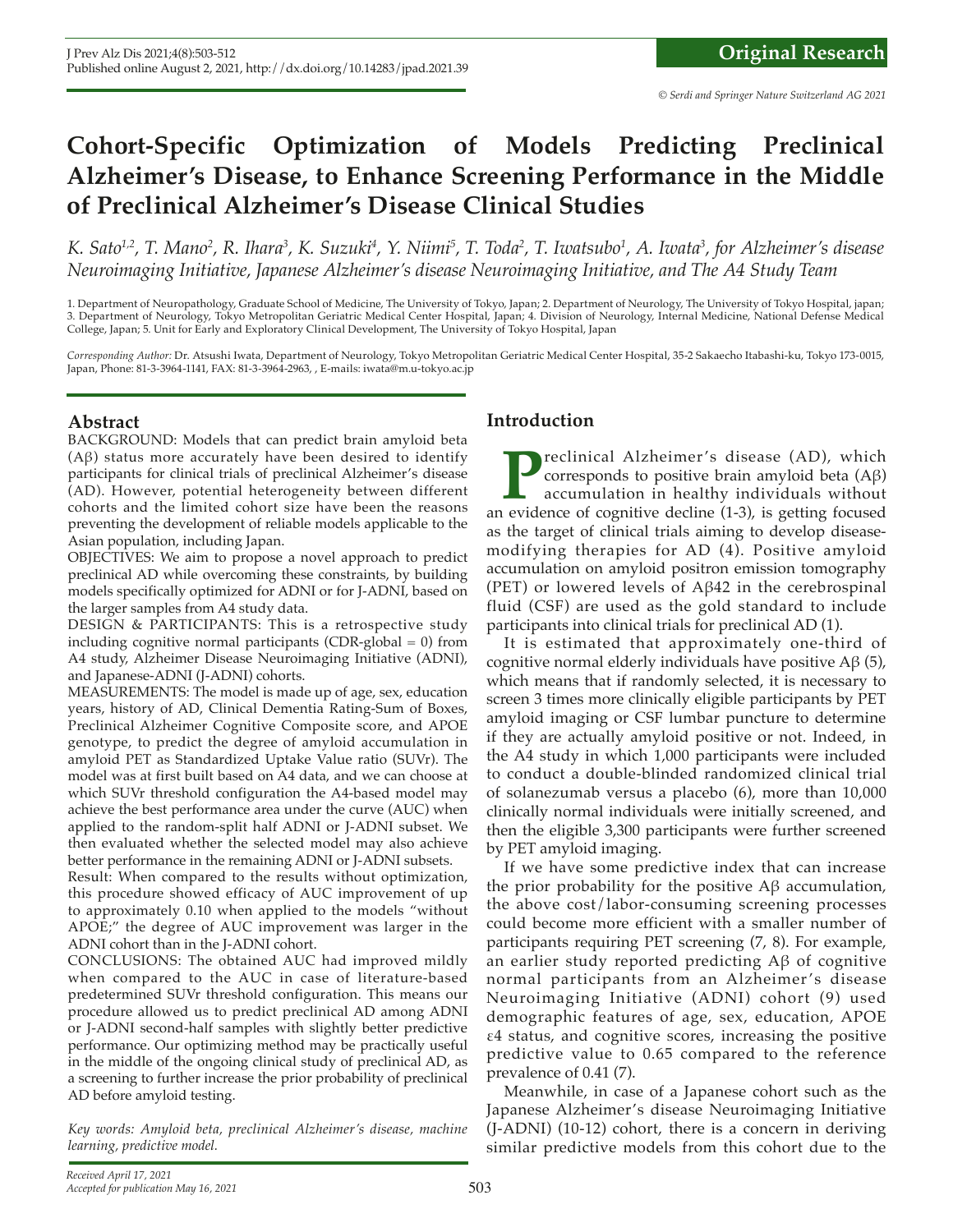limited number of eligible cognitive normal participants. There are fewer than 100 participants included without lack of the necessary data in the J-ADNI (10, 12), so it is considered difficult to construct statistically robust models trained and validated within the Japanese cohort alone to date.

On the other hand, it might be also unsatisfying to apply the models derived from the external population out of the Japanese cohort directly, due to the potential heterogeneity of study participants among different cohorts. In other words, models derived from Anti-Amyloid treatment in Asymptomatic Alzheimer's disease (A4), ADNI, or Australian Imaging Biomarkers and Lifestyle Study of Ageing (AIBL) cohort data (13) might not always be applicable to the J-ADNI cohort as they are, since the variable importance of each feature in the model can differ depending on the cohort, due to the difference in the distribution of participants' basic demographics. For example, baseline age and education or even the proportion of those with positive Aβ are shown to be significantly different between ADNI and J-ADNI cohorts (10). These problems might have prevented the development of clinical models that effectively predict preclinical AD in a Japanese cohort.

As one of the solutions to overcome these constraints, here we propose to utilize models trained based on the A4 cohort data, which is a large dataset with more than 3,000 participants as of late 2019. Since the data characteristics of A4 participants and Japanese cohort (i.e. J-ADNI here) participants could somehow differ as we mentioned above, we optimized the A4-based models, thereby making the models more suitable to the J-ADNI cohort. Our proposing procedure is composed of two stages: the first is to generate numerous patterns of prediction models based on the A4 data with the varying standard uptake value ratio (SUVr) thresholds, and the second is to find the most appropriate SUVr threshold configuration among them so that the model based on the SUVr configuration would perform best in the randome-half of J-ADNI (or ADNI) dataset. The SUVr threshold is the critical cut-off to determine if there is amyloid accumulation in the PET or not (14) but is not always strictly established in the A4 study cohort, so adjusting the SUVr threshold leads to the varied allocation of amyloid positive/negative binary status in each case of the original A4 data. This is the operational procedure made solely for the purpose of identifying the best-performing models for other cohort data, and then we evaluate whether the obtained model based on the determined SUVr threshold can also take the better performance in the remaining J-ADNI (or ADNI) subset. Such 'optimization' procedure might allow us to build more flexible models, thereby enhancing the applicability of the obtained models to any external cohorts such as J-ADNI or ADNI. Practically, our proposed method might be useful as a predictive index available in the actual clinical study settings for preclinical AD, e.g., as a

screening to increase the prior probability of preclinical AD just in the middle of ongoing preclinical AD studies.

### **Methods**

### *Data acquisition and preprocessing*

This study was approved by the University of Tokyo Graduate School of Medicine institutional ethics committee (ID: 11628-(3)). Informed consent is not required because this was observational study using publicly available data. We used the datasets of the A4 study and ADNI obtained from the Laboratory of Neuro Imaging (LONI) (https://ida.loni.usc.edu) in October 2019 and the J-ADNI dataset obtained from National Bioscience Database Center (NBDC) (https://humandbs. biosciencedbc.jp/en/hum0043-v1) in June 2018 with the approval of the data access committee. The ADNI was launched in 2003 as a public-private partnership, led by Principal Investigator Michael W. Weiner, MD. The primary goal of ADNI has been to test whether serial magnetic resonance imaging (MRI), PET, other biological markers, and clinical and neuropsychological assessments can be combined to measure the progression of mild cognitive impairment (MCI) and early AD. For up-to-date information, see www.adni-info.org.

In this study, we used the data of cognitive normal participants. General inclusion criteria for the cognitive normal participants were determined in reference to an earlier study on the preclinical Alzheimer cognitive composite (PACC) (3), defined as follows: participants ages 65 to 85 years old (\* 60 to 84 years old for cases from the J-ADNI cohort) at the time of screening with a global Clinical Dementia Rating (CDR-global) score of 0, with MMSE score (27-30) and Delayed Recall score on the Logical Memory IIa subtest (8-15) for participants with 13 or more years of education, or with MMSE (25-30) and Delayed Recall score (6-13) for participants with 12 years or less of education.

To determine Aβ accumulation status in A4 study cohort, with/without (binary) positive Aβ-PET (florbetapir) at a varying threshold level of Standardized Uptake Value ratios (SUVr) (value corresponding to the 'Composite\_Summary' in the 'A4\_PETSUVR.csv' file) was used (Supplemental Table 1). Meanwhile, in the ADNI data, due to the limited number of eligible participants with missing data, we used CSF Aβ42 < 192 pg/mL (values of median batch in the 'UPENNBIOMK\_ MASTER.csv' file) as the criterion for positive Aβ accumulation (15). In the J-ADNI cohort, cases with CSF  $\rm A\beta42 < 333\ pg/mL$  (values in the 'pub\_csf\_apoe.tsv' file) (10) or with positive findings on the visual assessment of PiB-PET results (as listed in the 'pub\_petqc.tsv' file) (16) were determined as positive Aβ.

We used the following clinical and laboratory features, which are available commonly in A4, ADNI, and J-ADNI datasets, as exploratory variables to include into the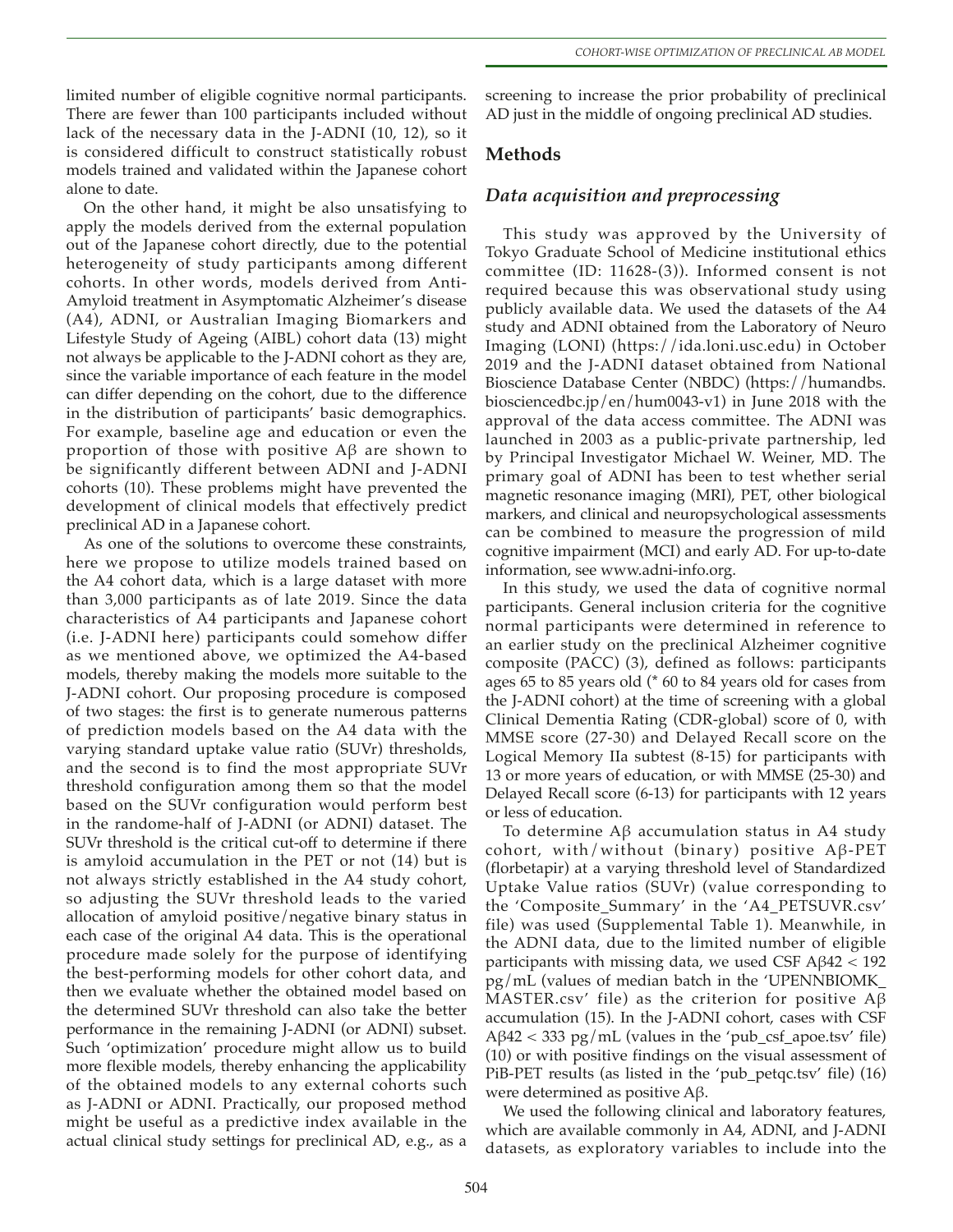

We at first built a large number of models based on varying SUVr configurations (A, B), then we evaluated the performance of these models in each of the half-split external cohort (= ADNI or J-ADNI here) subgroups of cognitive normal participants (C, D). We supposed that we know the Aβ status of each case in subgroup1, while we do not know the statuses in subgroup2. When we compare the predictive performance results' distribution across diferent SUVr confgurations (from 1 to k) between the external cohort half-split subgroups (e.g. ADNI or J-ADNI), the actual correlation should fall into the either signifcantly negative (F), non-signifcant (G), or signifcantly positive (H).

models: age at baseline, sex (male or female: binary), education years, with/without parental history of AD (binary), with/without elevated Clinical Dementia Rating sum of boxes (CDR-SB) at baseline  $(\geq 0.5$  or not: binary), with/without APOE ε4 allele(s) (binary), and the baseline PACC score. Other features such as brain MRI or blood test results as used in our previous studies (11, 17, 18) were not included because they are not always available from A4, ADNI, and J-ADNI cohorts in a unified manner. Since the A4 study dataset up to 2019 contains baseline data alone and the participants' sequential changes have not been available, we also used the baseline data alone from the ADNI and J-ADNI datasets. The parental history of AD was regarded as positive if there was a statement that the participant's father or mother had been diagnosed with AD, and it was regarded as negative if there was no such statement or the data were missing.

The PACC score (3) is the composite score, which is calculated from the sum of Z scores from 4 items: (1) the Total Recall score from the Free and Cued Selective Reminding Test (FCSRT), (2) Delayed Recall score on the Logical Memory IIa subtest from the Wechsler Memory Scale, (3) Digit Symbol Substitution Test score from the Wechsler Adult Intelligence Scale-Revised, and (4) MMSE total score [3]. Since the PACC score was not calculated in the ADNI and J-ADNI studies, we calculated the virtual PACC score by using the score of "LDELTOTAL: for Logical Delayed, the score of "DIGITSCOR" for the Digit Symbol Substitution Test, and the total MMSE score. Furthermore, instead of using the FCSRT test score, which was not conducted in ADNI and J-ADNI studies, we used the delayed recall scores of ADAS-cog13 (Q4) in ADNI and J-ADNI datasets as in the earlier study (3). The Z scores of each of the 4 items were calculated within each ADNI or J-ADNI cohort in reference to the data of the cognitive normal cohort as allocated at baseline ("DX\_ bl" of "CN" (cognitive normal) or "SMC" (subjective memory complaints) in ADNI and the "COHORT" of "NL": (normal) in J-ADNI.

Missing data were handled by using the listwise method: samples with missing data in the above modeling features were excluded from the analysis. Eventually, we included  $n = 3233$  unique eligible cases of the A4 study cohort,  $n = 86$  eligible cases of the ADNI cohort, and  $n = 50$  eligible cases of the J-ADNI cohort.

### *Concepts of our proposed method*

Here we explain how to demonstrate the practical effectiveness of our proposed ideas. First, we built a large number of models based on the varying SUVr configurations (Figures 1A, 1B) to predict positive Aβ within the A4 cohort data. Then, we evaluated the performance of these models, as calculated by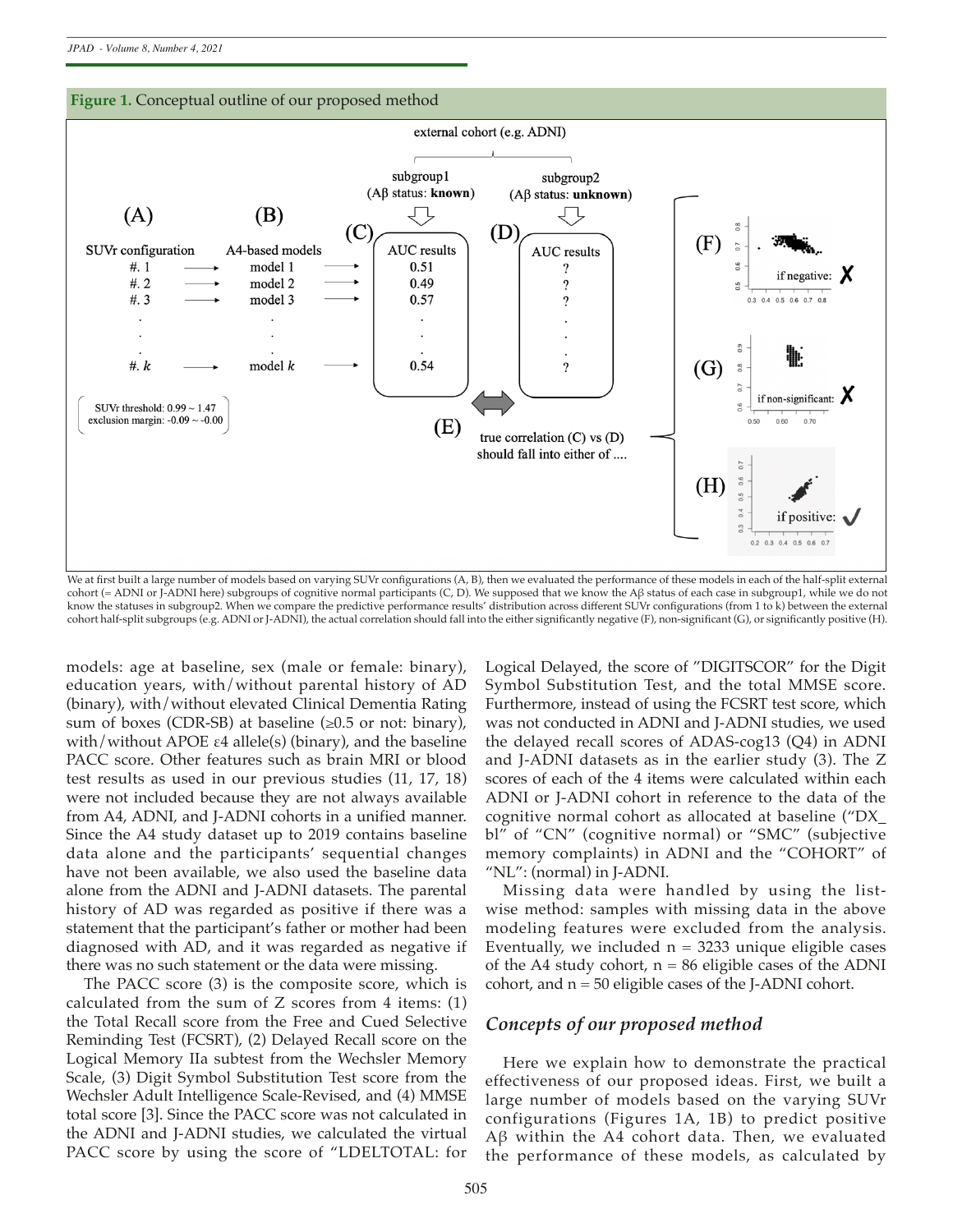

If we could observe that the actual correlation is consistently positive using the several datasets for evaluation (e.g. ADNI and J-ADNI here) as in the Figure 1H, the "optimization" to take the SUVr confguration of the model achieving the highest performance in one subgroup would also result in the near-highest performance in the rest of another subgroup with unknown Aβ status (A, B).

area under the curve (AUC) as a performance metric of binary prediction models available regardless of the threshold value, in each of the half-split subgroups of the external cohort from A4 comprised of cognitive normal participants (Figure 1C, 1D). Suppose we know the  $A\beta$ status of each case in subgroup1 (Figure 1C), while we do not know the status of each case in subgroup2 (Figure 1D). When we compare the distribution of predictive performance results across all SUVr configurations (from 1 to k here) between the subgroups (Figure 1E), the true correlation should fall into the significantly negative (Figure 1F), non-significant (Figure 1G), or significantly positive (Figure 1H) categories. If we can observe that the actual correlation is consistently positive using the various datasets for evaluation (e.g. ADNI and J-ADNI here), to find which model's SUVr configuration achieves the highest performance in one subgroup, this would also result in the near-highest performance in the rest another subgroup with unknown Aβ status (Figure 2A & 2B). We call the procedure to find the SUVr configuration with the highest AUC in one subgroup the 'optimization of models'.

The significant-positive correlation (Figure 1F) is the prerequisite for this optimization. Although the half-split subgroups derived from the same cohort might tend to have a positive correlation due to the similar variance in their participants' demographical data, such a tendency is not always validated, especially in cohorts which are far smaller (e.g. ADNI or J-ADNI cognitive normal cases) than the A4 cohort. If the correlation between subgroups occasionally becomes negative (Figure 1F) or nonsignificant (Figure 1G), the optimization will not work. Therefore, our goal in this study was to confirm that the correlation between the half-split validation subgroups (Figures 1C versus 1D) is reproducibly significantlypositive (Figure 1F-H) and then to assess the degree of AUC improvement by employing this optimization procedure (Figures 2A & 2B), using the ADNI and J-ADNI datasets as validation.

## *Processing workflow: model training and performance evaluation*

A detailed data processing workflow is outlined in Supplemental Figure 1. The target of A4-cohort predictive models is whether they are with/without positive Aβ-PET (florbetapir) (binary) which are determined at varying SUVr threshold levels. In the model training, the SUVr threshold continuously varied by 0.01 from 0.99 to 1.47, corresponding to the [mean – 0.5 SD] and the [mean + 2 SD] of SUVr distribution in all the A4 data. Furthermore, we excluded the Aβ-negative cases with an SUVr barely lower than the threshold, between which the margin range is varied, in order to exclude possible falsenegative cases. This exclusion procedure substantially also acts to exclude possible false-positive cases, clarifying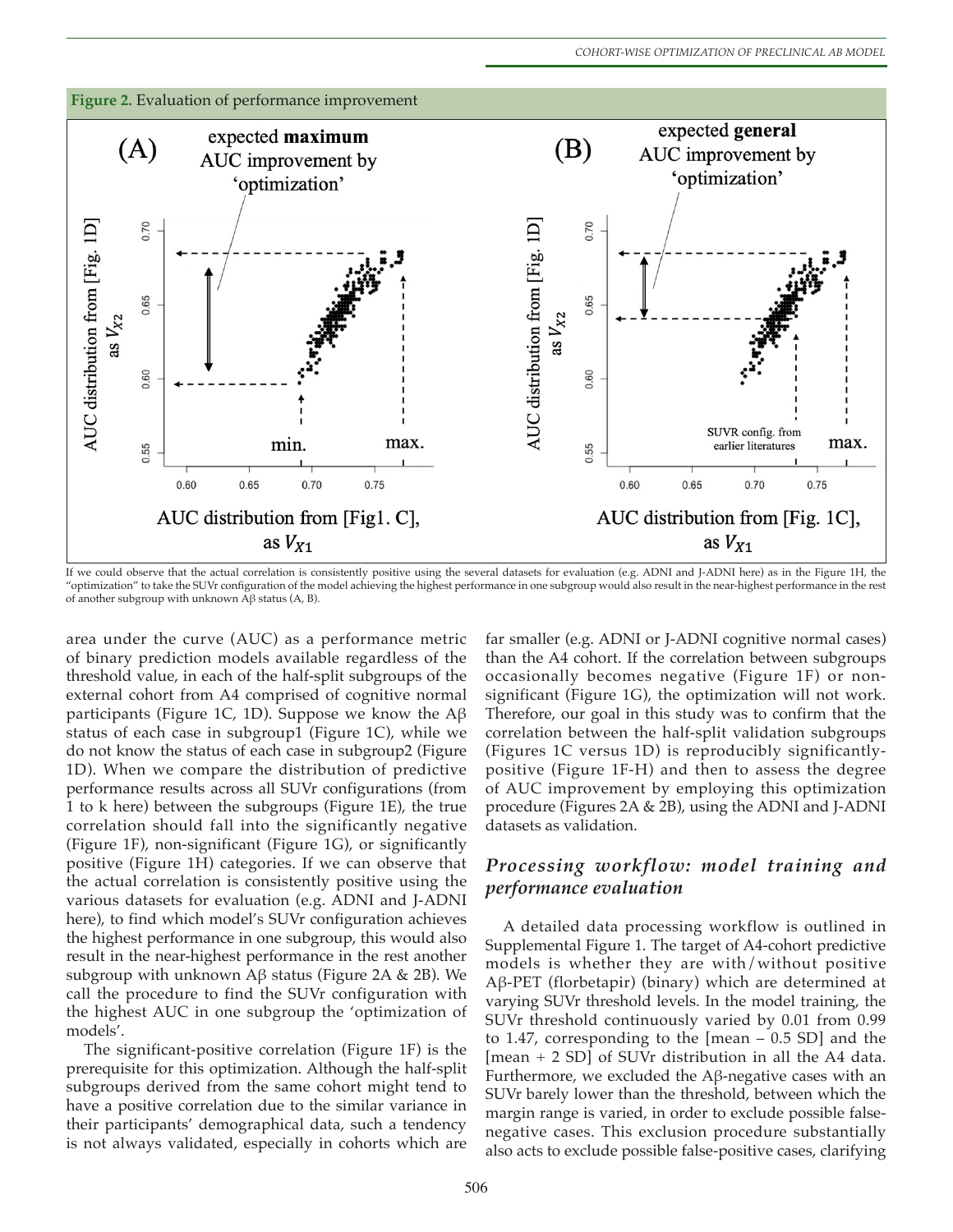the difference between cases with and without positive Aβ. Simultaneously adjusting with the above SUVr threshold, the "exclusion range" (Supplemental Figure 1A) is also adjusted continuously by 0.01 from 0 to 0.09, where 0.09 corresponds to [0.5 SD] of A4-SUVr. Taken together, cases whose SUVr is higher than the [threshold value] are defined as Aβ-positive, and the cases whose SUVr is lower than the [threshold value – exclusion range value] are defined as Aβ-negative (Supplemental Figure 1A). We here define this way of varying Aβ allocation and the eligible case inclusion as "SUVr configuration," which is used to generate a large number of models (Figure 1B). This SUVr configuration can be changed into 48 SUVr threshold patterns  $*10$  exclusion range patterns =  $480$ combination patterns in total.

Since the small proportion of cases within the exclusion range is eliminated, the eligible A4 dataset A\_k, which is from the A4 cohort cases ( $n = 3233$ ), is slightly different depending on each SUVr configuration  $k$  ( $k=1,2,...480$ ) (Supplemental Figure 1B). Then a randomly selected 70% of A\_k were further picked up as the A4 training subgroup  $A'_{k'}$  using this  $A'_k$  subgroup, we trained a model M\_k predictive for positive Aβ (Supplemental Figure 1C). For the model Mk, we separately constructed 2 types of models, one of them including APOE ε4 status into its features (denoted as "model with APOE"), and another not including APOE ε4 status into the model ("model without APOE") (Supplemental Figure 1C). This is because APOE  $\varepsilon$ 4 is one of the strongest determinants of the CSF Aβ42 level (19), while a model without APOE ε4 status would be more convenient to use as a screening index. The training was conducted with 10-fold cross validation and by a penalized generalized linear regression (GLM) algorithm using R package "caret" (20). Automated optimization of penalized GLM hyperparameters was conducted with grid-search by the caret function.

Then the predictive performance of the model M\_k was validated in the ADNI and J-ADNI cohort data, out of the original A4. We split the ADNI and J-ADNI cohorts into half subgroups ("subgroup1" & "subgroup2") randomly (Supplemental Figure 1G, in Figures 1C & 1D) while retaining equal proportions of Aβ positive between the half subgroups using the "caret" package function ("createDataPartition"), then we aimed to compare the performance between ADNI subgroups or between J-ADNI subgroups. The predictive performance was measured with the metric of area under the curve (AUC), which is calculated by the predicted probability for the positive Aβ of each case in the applied dataset (Supplemental Figure 1D).

Since the randomly sampled  $A'_k$  subgroup yields a slightly different model (Supplemental Figure 1C) every sampling time, we repeated the above processing steps (B-D: circled with gray color) 5 times in each k (shown with dagger mark [†]). We named the median from 5 times of AUC results as the  $v_{Xik}$  (Supplemental Figure 1E), which means it is derived from the k-th configurationbased model  $M_k$  applied to the subgroup  $X_i$ .

As the configuration can vary for 480 types as described above, the full validation results  $(k=1, 2, ...480)$ for one subgroup are represented by a vector with a length of 480. For example, when one cohort  $X$  (= ADNI or J-ADNI) data are split into subgroup X1 and subgroup X2, vectors representing the results for these subgroups, which correspond to the result list of Figures 1C and 1D, are described as follows (Supplemental Figure 1F):

$$
\mathbf{V}_{\mathbf{x}_1} = [\mathbf{v}_{\mathbf{x}_1,1'} \mathbf{v}_{\mathbf{x}_1,2'} \dots \mathbf{v}_{\mathbf{x}_1,480}]\n\mathbf{V}_{\mathbf{x}_2} = [\mathbf{v}_{\mathbf{x}_2,1'} \mathbf{v}_{\mathbf{x}_2,2'} \dots \mathbf{v}_{\mathbf{x}_{2,480}}]\n\mathbf{V}_{\mathbf{x}_3} = [\mathbf{v}_{\mathbf{x}_3,1'} \mathbf{v}_{\mathbf{x}_3,2'} \dots \mathbf{v}_{\mathbf{x}_{2,480}}]\n\mathbf{V}_{\mathbf{x}_3} = [\mathbf{v}_{\mathbf{x}_3,1'} \mathbf{v}_{\mathbf{x}_3,2'} \dots \mathbf{v}_{\mathbf{x}_{2,480}}]\n\mathbf{V}_{\mathbf{x}_3} = [\mathbf{v}_{\mathbf{x}_3,1'} \mathbf{v}_{\mathbf{x}_3,2'} \dots \mathbf{v}_{\mathbf{x}_{2,480}}]\n\mathbf{V}_{\mathbf{x}_3} = [\mathbf{v}_{\mathbf{x}_3,1'} \mathbf{v}_{\mathbf{x}_3,2'} \dots \mathbf{v}_{\mathbf{x}_{2,480}}]\n\mathbf{V}_{\mathbf{x}_3} = [\mathbf{v}_{\mathbf{x}_3,1'} \mathbf{v}_{\mathbf{x}_3,2'} \dots \mathbf{v}_{\mathbf{x}_{2,480}}]\n\mathbf{V}_{\mathbf{x}_3} = [\mathbf{v}_{\mathbf{x}_3,1'} \mathbf{v}_{\mathbf{x}_3,2'} \dots \mathbf{v}_{\mathbf{x}_{2,480}}]\n\mathbf{V}_{\mathbf{x}_3} = [\mathbf{v}_{\mathbf{x}_3,1'} \mathbf{v}_{\mathbf{x}_3,2'} \dots \mathbf{v}_{\mathbf{x}_{2,480}}]\n\mathbf{V}_{\mathbf{x}_3} = [\mathbf{v}_{\mathbf{x}_3,1'} \mathbf{v}_{\mathbf{x}_3,2'} \dots \mathbf{v}_{\mathbf{x}_{2,480}}]\n\mathbf{V}_{\mathbf{x}_3} = [\mathbf{v}_{\mathbf{x}_3,1'} \mathbf{v}_{\mathbf{x}_3,2'} \dots \mathbf{v}_{\mathbf{x}_{2,480}}]\n\mathbf{V}_{\mathbf{x}_3} = [\mathbf{v}_{\mathbf{x}_3,1'} \mathbf{v}_{\mathbf{x}_3,2'} \
$$

Then we measured the correlation between V\_ADNI1 and  $V_{\text{ADNI2}}$ , and between  $V_{\text{JADNI1}}$  and  $V_{\text{JADNI2}}$ .

The above process (steps A-F) was repeatedly performed for each ADNI and J-ADNI half-split subgroup (Supplemental Figure 1G), which are randomly separated 30 times in total (shown with the asterisk [\*]), eventually yielding 30 sets of  $[V_{\scriptsize \textrm{\tiny ADNI1'}}V_{\scriptsize \textrm{\tiny ADNI2'}}V_{\scriptsize \textrm{\tiny JADNI1'}}V_{\scriptsize \textrm{\tiny JADNI2}}].$ 

Next, we again explain how the 'optimization' is conducted using Figure 1 & 2, the example scatter plot of  $V_{X1}$  (plotted on X-axis) versus  $V_{X2}$  (plotted on Y-axis) across all 480 patterns of SUVr configurations in one randomization time (\*). On this plot, the Pearson correlation between the  $V_{X1}$  and  $V_{X2}$  was R = 0.967 (p  $<$  0.001). When we choose the  $k_{a}$  of which  $v_{x_{1},k_{a}}$  takes maximum among the  $V_{X1'}$ , the performance AUC with the same  $k_a$ -th SUVr configuration (=  $v_{x2,ka}$ ) would also be approximately the highest among  $V_{X2}$ . In other words, based on the assumption that the correlation between the vectors  $V_{x1}$  versus  $V_{x2}$  is significantly-positive (as in Figure 1H), we can optimize the predictive model in reference to the half subgroup  $X_1$  alone so that the model takes the most of the best performance both in  $X_1$  and the rest from the half subgroup  $X_2$  of which performance distribution is unknown to us, by choosing the k of which  $v_{x_{1,k}}$  is the highest among  $V_{x_1}$ .

And when we choose the  $k_b$  of which  $v_{x1,kb}$  takes minimum among the  $V_{X1'}$  the performance AUC with the same  $k_{b}$ -th SUVr configuration (=  $v_{x2,kb}$ ) would also be approximately the lowest among  $V_{ADN12}$ : the difference between the  $v_{x_{2,k}}$ a and  $v_{x_{2,k}}$  just corresponds to the theoretically-maximum AUC improvement expected to be achievable by the present "optimization" procedure (Figure 2A).

Furthermore, we compared the optimized result and the non- optimized result based on the conventionallyused SUVr configuration (e.g., threshold of 1.15 (21)). Supposing an i-th SUVr configuration with a threshold of 1.15 and exclusion range of 0, we measured the difference between the above  $v_{x2ka}$  and the resulting AUC  $v_{x2i}$  of the i-th configuration in subgroup2. This difference just corresponds to the AUC improvement expected to be achieved by using this optimization procedure [Figure 2B], compared to the conventional settings when not using "optimization" as in earlier studies.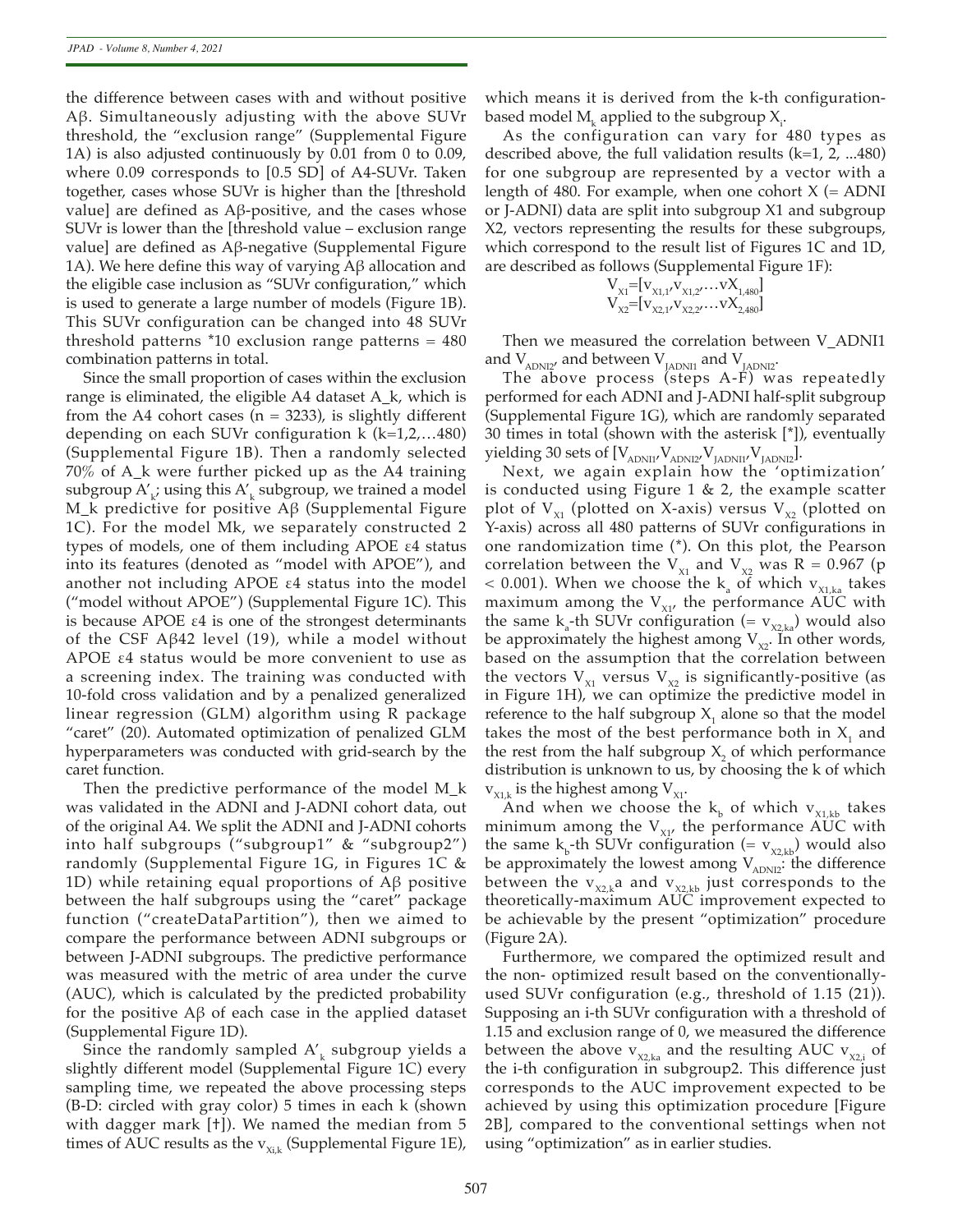# *Statistical analysis*

All data handling and statistical analysis were performed using the software R 3.5.1 (R Foundation for Statistical Computing, Vienna, Austria). For numerical data, we used median and interquartile ranges (IQR) for summarization and the Wilcoxon rank sum test or analysis of variance (ANOVA) test for comparisons between groups. For categorical data, we used frequency and percentage for summarizing and Fisher's exact test for the group comparison. For calculating correlations between two numerical vectors, we used Pearson's correlation. A P-value less than 0.05 was regarded as statistically significant if not mentioned otherwise.

## **Results**

# *Overview of the demographical distribution of the included cohorts*

Basic demographics are shown in Supplemental Table 1, revealing slight differences among the data of the 3 included cohorts (A4, ADNI, and J-ADNI). The J-ADNI cohort participants had a significantly younger median age, were more predominantly male, and had fewer years of education than the other 2 cohorts. There was no significant difference among the 3 cohorts in the distribution of CDR-SB, parental history of AD, APOE ε4 status, and the baseline PACC.

In addition, we also evaluated the performance of each single feature for predicting positive Aβ in each of the included cohorts. A heatmap of AUC result values as the predictive performance of the corresponding features (in columns) in each corresponding cohort (in rows) is shown in Supplemental Figure 2A. For the A4 cohort on this heatmap, a SUVr threshold of 1.15 was used (21). Each of the features except for APOE has a different level of association with the positive Aβ status, depending on the cohort.

## *Cohort-specific "optimization» of models*

Next, we obtained the predictive performance of models based on the varying SUVr configuration evaluated with AUC in the ADNI and J-ADNI subgroups. We visualized the examples of the result vectors  $V_{ADNI}$ ,  $V_{ADNI2}$ ,  $V_{JADNI1}$ , and  $V_{JADNI2}$ , summarizing the AUC from 480 different SUVr configurations (48 types of SUVr thresholds  $\times$  10 types of exclusion ranges: Supplemental Figure 1A) by converting them into heatmap matrices for clarify (Supplemental Figure 2B). Each cell in the heatmaps represent the performance

AUC value of the model based on the corresponding SUVr configuration, where the row denotes the SUVr threshold and the column denotes the exclusion range. For the results from ADNI (Supplemental Figure 2B, left) or J-ADNI (Supplemental Figure 2B, right) data, we can see that the AUC performance results distribute differently depending on the SUVr configuration, and that the AUC performance results distribute differently largely depending on the cohort.

By choosing the darkest cell in the heatmap from the ADNI-subgroup1 (Supplemental Figure 2B), we can select the SUVr for each model's performance as that which is the highest in the ADNI subgroup1. As there was a positive correlation of  $R = 0.767$  ( $p < 0.001$ ) between the AUC heatmap of the ADNI subgroup1 and ADNI subgroup2 (Supplemental Figure 2B, left), the selected SUVr configuration would also take the nearbest performance when applied to the rest of ADNI subgroup2. The same is true to the pair of J-ADNI subgroups (Supplemental Figure 2, right), between which there was a positive correlation of  $R = 0.493$  ( $p < 0.001$ ). This "optimization" procedure is generally cohort-specific since each cohort has specific spatial distribution of the resulting AUC heatmaps. Conversely, by choosing the lightest cell in the heatmap from ADNI subgroup1, the selected SUVr configuration would also show the nearlowest performance when applied to the rest of the ADNI subgroup2. The difference between the near-highest and the near-lowest AUC within subgroup2 corresponds to the "expected maximum AUC improvement achievable by optimization," the difference between the worst AUC when the "optimization" was not used, and the best AUC when the "optimization" was used.

Now the set of  $[V_{ADNII}, V_{ADNII}, V_{JADNII}, V_{JADNII}]$  (as in Supplemental Figure 2B) is repeatedly obtained for 30 times of ADNI and J-ADNI randomization (Supplemental Figure 1G, [\*]), at first based on the model "with APOE": Figure 3A shows the distribution of the obtained correlation coefficients (as in Figure 1F-H) between  $V_{ADNI1}$  and  $V_{ADNI2}$  (summarized as Figure 3A, [a] & [b]) or between  $V_{JADNII}$  and  $V_{JADNII}$  (summarized as Figure 3A, [c] & [d]), repeated 30 times in total. In the ADNI cohort of models "with APOE" (Figure 3A [a]), Pearson's correlation coefficient between the ADNI subgroup1 and subgroup2 was a mean of 0.897 (the mean's 95% CI:  $0.877 - 0.917$ , and the correlation coefficient  $> 0$  and p-value < 0.05 were simultaneously observed in 30/30 of randomization (\*) trials, fully meeting the prerequisite of our "optimization" method. The expected maximum AUC improvement width was a mean of 0.077 (the mean's 95% CI: 0.069 - 0.085) (Figure 3B [a]), and the expected AUC improvement when compared to the AUC in a model of SUVr threshold 1.15 was a mean of 0.033 (95% CI: 0.022 - 0.043) (Figure 3C [a]), e.g. AUC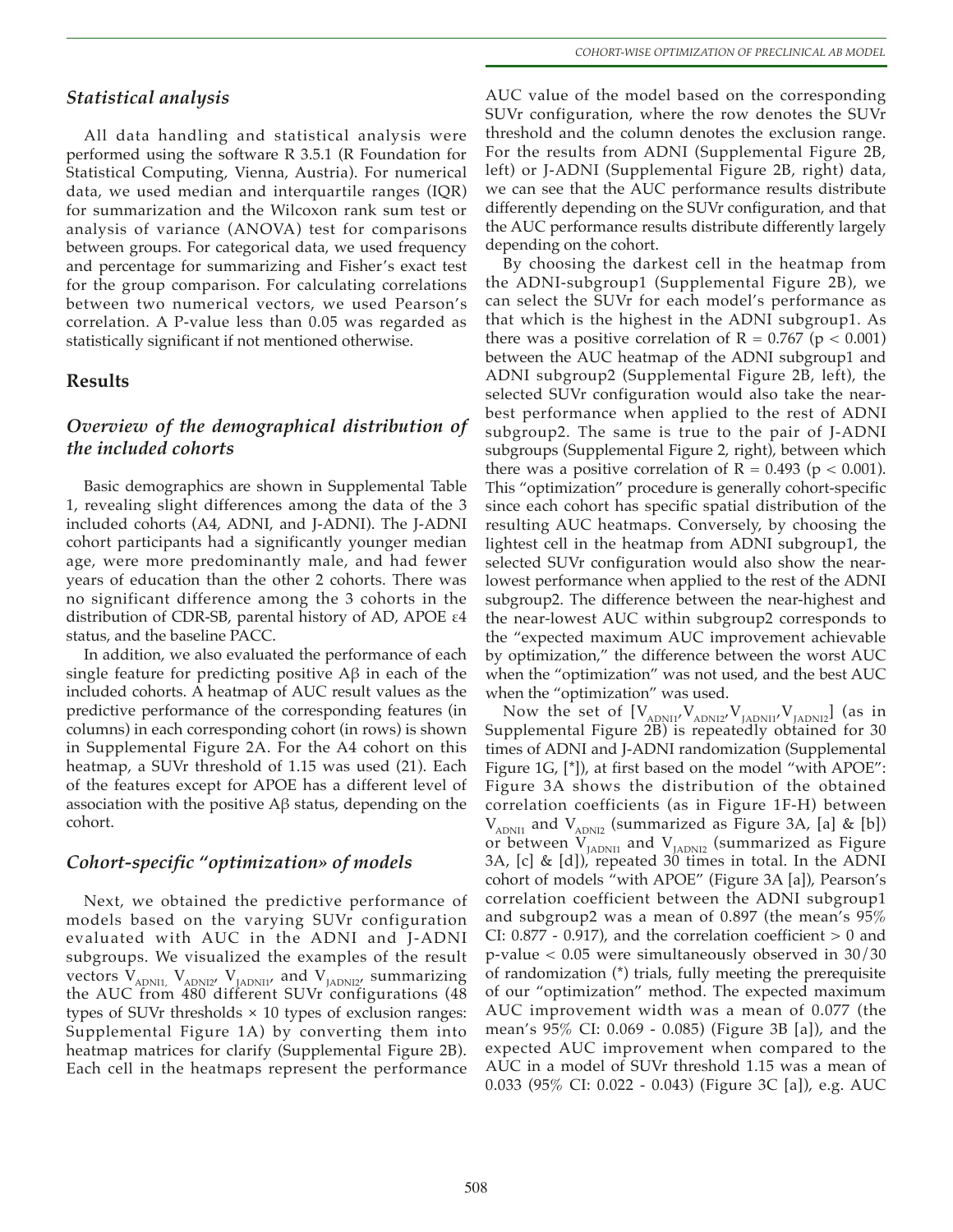

Figure 3. Correlation coefficients between the resultant AUC vectors from half-split subgroups and the degree of AUC improvement

Box plots show the distribution of the obtained correlation coefficients (as in Figure 1F-H) between V\_ADNI1 versus V\_ADNI2 (A, [a] & [b]), or between V\_JADNI1 and V\_JADNI2 (A, [c] & [d]), repeated 30 times in total. Each box corresponds to the range between the lower and upper quartiles (Q1 and Q3, respectively), and the range between whiskers corresponds to the data distribution within the range of [Q1 - 1.5\*IQR, Q3 + 1.5\*IQR]. In the ADNI cohort (A, [a] & [b]), 30/30 of results both with models "with APOE" (A, [a]) or "without APOE" (A, [b]) showed a signifcantly positive correlation between V\_ADNI1 versus V\_ADNI2. In the J-ADNI cohort, 22/30 results of models "with APOE" (A, [c]) were signifcantly positive, and 26/30 results of models "without APOE" (A, [d]) were signifcantly positive. The expected maximum AUC improvement achievable by the "optimization" (B), and the expected AUC improvement achievable by "optimization" when compared to the model based on the SUVr threshold of 1.15 without optimization (C) are plotted. In all models ([a]-[d]), the mean of "expected AUC improvement" was signifcantly higher than 0 (i.e. its lower 95% CI > 0), and a model "without APOE" in the ADNI cohort had approximately 0.10 of AUC improvement.

value improved from 0.724 to 0.774 in a representative case. Similarly, in the ADNI cohort by models "without APOE" (Figure 3A [b]), the correlation coefficient was a mean of 0.517 (the mean's 95% CI: 0.444 - 0.582), and the correlation coefficient  $> 0$  and p-value  $< 0.05$  were simultaneously observed in 30/30 of randomization trials (\*). The expected maximum AUC improvement width was a mean of 0.107 (the mean's 95% CI: 0.086 - 0.129) (Figure 3B [b]), and the expected AUC improvement when compared to the AUC in a model of SUVr with a threshold of 1.15 was a mean of 0.075 (95% CI: 0.057 - 0.093) (Figure 3C [b]), e.g. AUC value improved from 0.61 to 0.69 in a representative case. In comparison, the expected maximum AUC improvement achievable by the "optimization" was greater in models "without APOE" than in models "with APOE" (Figure 3B) in ADNI (Figure 3B [a] versus [b], and Figure 3C [a] versus [b]).

In the J-ADNI cohort models "with APOE" (Figure 3A [c]), the correlation coefficient between J-ADNI subgroup1 and subgroup2 was a mean of 0.301 (the mean's 95% CI: 0.107 - 0.495), and a significant and positive correlation was observed in 22/30 randomization (\*) trials, showing occasionally unsuccessful "optimization." The expected maximum AUC improvement width was a mean of 0.011 (the mean's 95% CI: 0.001 - 0.020) (Figure 3B [c]), and the expected AUC improvement when compared to the AUC in a model of SUVr with a threshold 1.15 was a mean of 0.009 (95% CI: 0.003 - 0.016) (Figure 3C [c]), e.g. AUC value showed few improvement from 0.65 to 0.65 in a representative case. Furthermore, in the J-ADNI cohort models "without APOE" (Figure 3A [d]), the correlation coefficient was a mean of 0.353 (95% CI: 0.258 - 0.448), and a significant and positive correlation was observed in 26/30 randomization trials (\*), mostly meeting the "optimization" prerequisite. The expected maximum AUC improvement width was a mean of 0.086 (95% CI: 0.060 - 0.113) (Figure 3B [d]), and the expected AUC improvement when compared to the AUC in a model of the SUVr threshold of 1.15 was a mean of 0.019 (95% CI: 0.007 - 0.030) (Figure 3C [d]), e.g. AUC value improved from 0.61 to 0.64 in a representative case. The models "without APOE" showed a higher expected maximum AUC improvement achievable with the "optimization" than the models "with APOE" (Figure 3B [c] versus [d], and Figure 3C [c] versus [d]).

#### **Discussion**

In this retrospective study, we demonstrated our attempts to optimize the A4 study-derived predictive models to be applicable to external cohort datasets, including ADNI and J-ADNI. The proposed method has novelty in that we operationally manipulated the positive Aβ allocation in the original training data of A4, thereby enabling the achievement of the best-performing model when applied to the external cohorts, including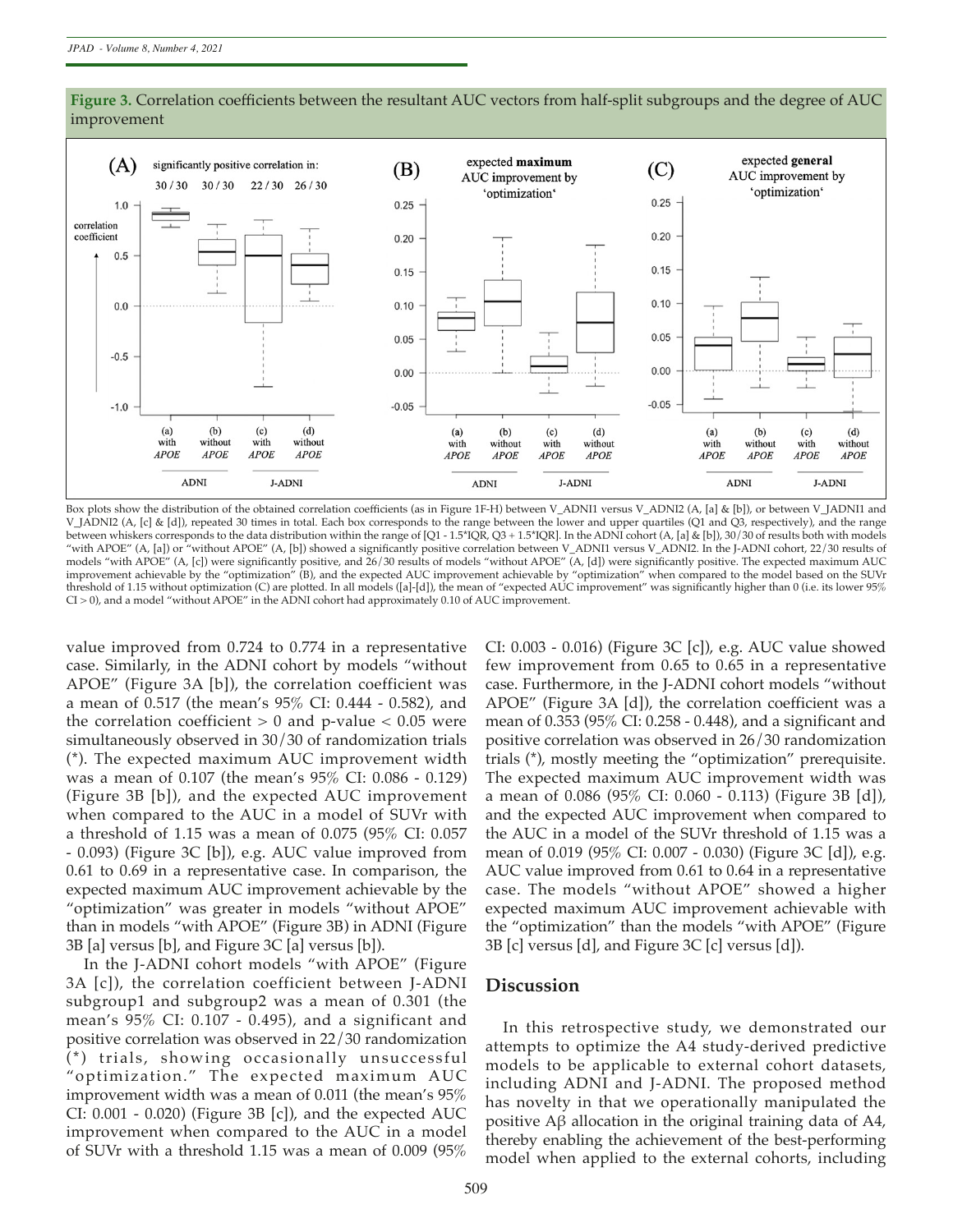ADNI and J-ADNI. The obtained AUC had improved mildly when compared to the AUC in case of literaturebased predetermined SUVr threshold configuration. This means our 'optimization' procedure allowed us to obtain preclinical AD models for ADNI or J-ADNI with slightly better predictive performance. Our method may be practically useful in the middle of ongoing clinical study of preclinical AD, as a screening to further increase the prior probability of preclinical AD among the remaining samples before their amyloid testing.

The motivation of this study was mainly based on the concern as to the direct application of the A4 study-derived models to J-ADNI cohort, due to the differences in the distribution of participants' baseline demographics such as age, sex, education years, ethnicity, the proportion of positive Aβ (Supplemental Table 1), or any unexamined clinical, laboratory, or genetic factors. It is known that such differences in the probability distributions of each feature between the training and validation datasets lead to failures in accurate prediction. "Transfer learning" is used in the field of deep learning as one of its solutions, enabling us to apply the trained model to the dataset origin of other domains. Thus, if utilized in our settings, it would enable us to apply the dataset from a different regional population with the smaller sample size (22, 23). However, our approach is based on conventional machine learning and is different from 'transfer learning', which we have not used since even the Aβ status in the original training data (= A4 study cohort) has not been definitely determined yet. If the biologically-corroborated criteria for the Aβ status are established within the original A4 cohort, transfer learning would be employable for building models effectively applicable to ADNI or J-ADNI datasets.

As expected, the efficacy of "optimization," which is measured by the degree of AUC improvement compared to the resulting AUC of not using the "optimization," was higher than 0 in average. The degree of maximum improvement in AUC (Figure 3B) and the degree of AUC improvement compared to the SUVr threshold of 1.15 (Figure 3C) are both approximately 0.10 in models "without APOE" applied to the ADNI cohort (Figure 3B[b], 3C[b]), which means this optimization procedure is expected when applied to the models "without APOE." Although showing a smaller improvement, the models "without APOE" applied to the J-ADNI cohort also had a higher AUC than in the case of the models with any SUVr configuration (Figure 3B[d]) or with a conventional SUVr threshold 1.15 (Figure 3C[d]). This difference between ADNI and J-ADNI in their degree of AUC improvement may be due to the difference in their size of samples or in the degree of inter-cohort variation as represented by the different amyloid positivity rate.

Generally, the degree of AUC improvement (Figure 3B, 3C) tended to be higher in models "without APOE'"([b], [d]) than in models "with APOE" ([a], [c]), which means the performance is expected to improve by optimization much larger models "without APOE" than models "with APOE," probably reflecting the high importance of APOE ε4 status as a variable for predicting positive Aβ. In addition, when the model "with APOE" was used, only 22/30 of a randomized half-split of the J-ADNI dataset led to a significantly positive correlation between  $V_{JADN11}$ and  $V_{IADNI2'}$  while it was more frequent (26/30) when the model "without APOE" was used. These results suggest that the current optimization methods are more reliably and effectively used in models not including APOE ε4 status as features than those including it.

The current approach to adjust SUVr configuration consisted of the SUVr threshold and the exclusion of cases whose SUVr is barely lower than the threshold, is no more than an operational procedure here and is not biologically-validated in a strict sense. In this point, we need to be careful in the interpretation on the obtained final model or its variables' importance that it is the "transferred" model and does not have certain biological basis on its own. For example, when we identified one feature (e.g. higher PACC) with high variable importance in the final model, the potential biological association between that feature and the Aβ positivity may be smaller than in the case of conventional non-transferred models.

Our study has some limitations. First, while the degree/frequency of positive correlation between the result vectors (Figure 3A) might be influenced by the size of the validating cohort datasets or their intra-cohort data variability, as suggested by our results where the efficacy of "optimization" showed smaller improvement and lower reliability when applied to the J-ADNI cohort than to the ADNI cohort, we have not examined the detailed conditions (e.g. sample size) required for the validation of datasets to be eligible for the "optimization" procedure. Further validation may be needed in other external cohorts with various kinds of sample sizes. Second, in the case of the single multi-center clinical trial to which we attempt to apply our method practically, there may be uncertainty whether the two subgroups collected from different facilities truly have a similar distribution in their demographical features, which is the pre-requisite for the external application of the current methods. Also, the extent to which the difference in inter-subgroup feature distribution can be allowed may be uncertain, and the sample size required to alleviate the potentially underlying variance between subgroups may also remain uncertain. Third, the proposed method manipulates the original training data distribution so as to be specifically best-performing in the validation cohort of interest, so the final model is not reversely applicable to the original A4 cohort data or to other cohorts with different demographical distributions. The fourth limitation is related to the PACC calculation in ADNI and J-ADNI: the validity of using ADAS-cog 13 (Q4) as a substitution of FCSRT, and the validity of setting '"NL" cohort data as a reference of PACC calculation. And the fifth is that the proposed method takes a certain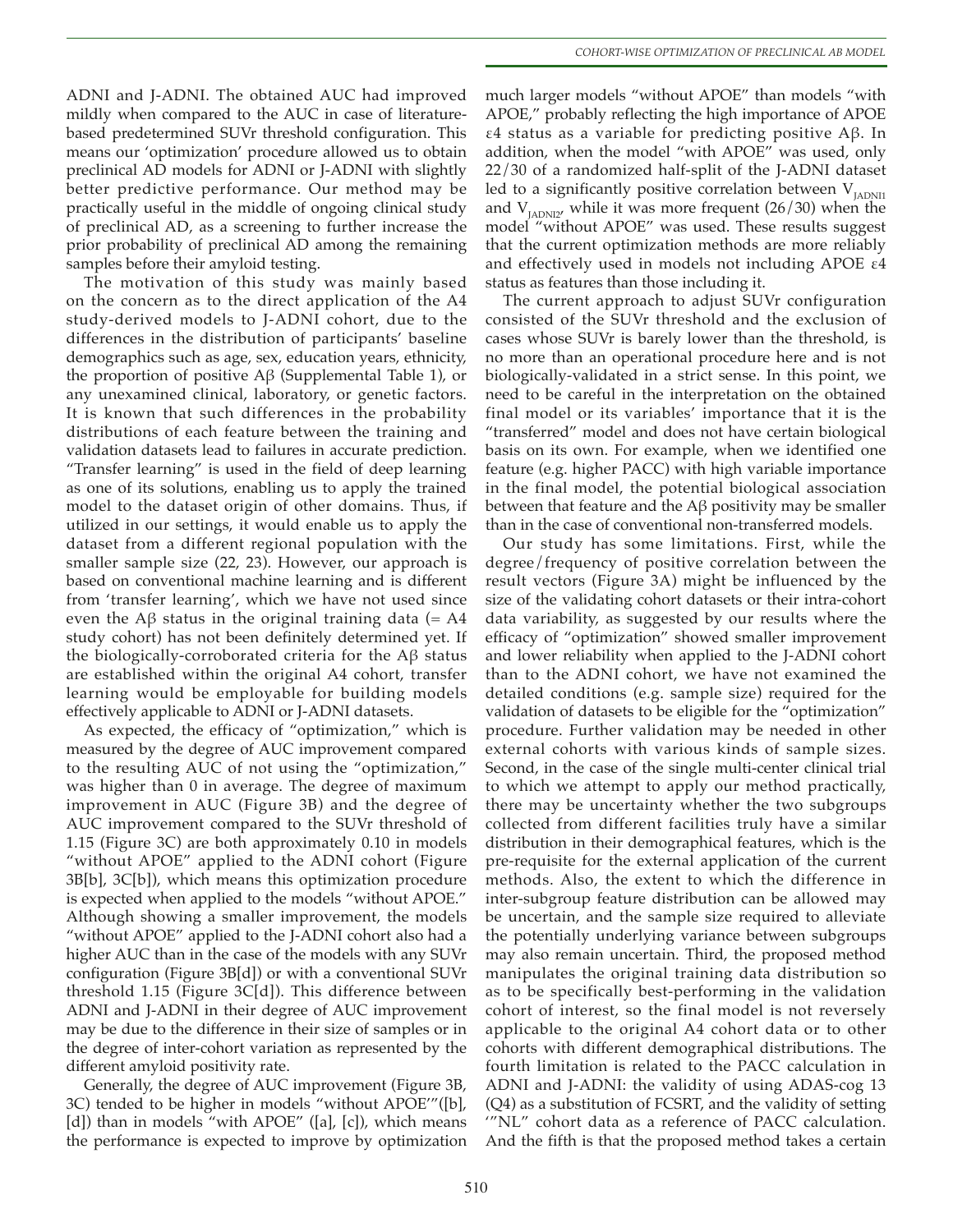amount of computational times, since model training and validation are repeatedly needed: 30 times of ADNI or J-ADNI splits for each [5 times of A4 training subgroup splits and model validations for each k (480 patterns in total)], eventually requiring us to calculate  $30*5*480 =$ 72,000 times of model training and validation. This is actually one of the reasons why we used penalized GLM as the prediction algorithm here, which takes shorter computational time than other types of algorithms such as random forest or support vector machine, and it is designed to have a smaller risk of over-fitting to the training data. If possible, other algorithms should also be tried (24). And lastly, used 3 cohorts referred to different modality of amyloid tests (i.e., florbetapir-PET in A4, CSF in ADNI, and CSF and PiB-PET in J-ADNI), possibly lowering the applicability of our method.

To conclude, we proposed a novel method to obtain preclinical Aβ predictive models specifically optimized to the cohort of interest in order to achieve extrapolative application out of the original training data. This optimization procedure showed efficacy of up to 0.10 of AUC improvement when used in combination with the models "without APOE." Our method may be practically useful in the mid of the actual clinical study of preclinical AD, as a screening to further increase the prior probability of preclinical AD before amyloid testing.

*Funding:* This study was supported by Japan Agency for Medical Research and Development grants JP21dk0207057, JP21dk0207048, and JP20dk0207028.

*Description about the ADNI:* Data collection and sharing for this project was funded by the Alzheimer's Disease Neuroimaging Initiative (ADNI) (National Institutes of Health Grant U01 AG024904) and DOD ADNI (Department of Defense award number W81XWH-12-2-0012). ADNI is funded by the National Institute on Aging, the National Institute of Biomedical Imaging and Bioengineering, and through generous contributions from the following: AbbVie, Alzheimer's Association; Alzheimer's Drug Discovery Foundation; Araclon Biotech; BioClinica, Inc.; Biogen; Bristol-Myers Squibb Company; CereSpir, Inc.; Cogstate; Eisai Inc.; Elan Pharmaceuticals, Inc.; Eli Lilly and Company; EuroImmun; F. Hoffmann-La Roche Ltd and its affiliated company Genentech, Inc.; Fujirebio; GE Healthcare; IXICO Ltd.; Janssen Alzheimer Immunotherapy Research & Development, LLC.; Johnson & Johnson Pharmaceutical Research & Development LLC.; Lumosity; Lundbeck; Merck & Co., Inc.; Meso Scale Diagnostics, LLC.; NeuroRx Research; Neurotrack Technologies; Novartis Pharmaceuticals Corporation; Pfizer Inc.; Piramal Imaging; Servier; Takeda Pharmaceutical Company; and Transition Therapeutics. The Canadian Institutes of Health Research is providing funds to support ADNI clinical sites in Canada. Private sector contributions are facilitated by the Foundation for the National Institutes of Health (www.fnih.org). The grantee organization is the Northern California Institute for Research and Education, and the study is coordinated by the Alzheimer's Therapeutic Research Institute at the University of Southern California. ADNI data are disseminated by the Laboratory for Neuro Imaging at the University of Southern California.

*Description about the A4 study:* The A4 Study is a secondary prevention trial in preclinical Alzheimer's disease, aiming to slow cognitive decline associated with brain amyloid accumulation in clinically normal older individuals. The A4 Study is funded by a public-private-philanthropic partnership, including funding from the National Institutes of Health-National Institute on Aging, Eli Lilly and Company, Alzheimer's Association, Accelerating Medicines Partnership, GHR Foundation, an anonymous foundation and additional private donors, with in-kind support from Avid and Cogstate. The companion observational Longitudinal Evaluation of Amyloid Risk and Neurodegeneration (LEARN) Study is funded by the Alzheimer's Association and GHR Foundation. The A4 and LEARN Studies are led by Dr. Reisa Sperling at Brigham and Women's Hospital, Harvard Medical School and Dr. Paul Aisen at the Alzheimer's Therapeutic Research Institute (ATRI), University of Southern California. The A4 and LEARN Studies are coordinated by ATRI at the University of Southern California, and the data are made available through the Laboratory for Neuro Imaging at the University of Southern California. The participants screening for the A4 Study provided permission to share their de-identified data in order to advance the quest to find a successful treatment for Alzheimer's disease. We would like to acknowledge

the dedication of all the participants, the site personnel, and all of the partnership team members who continue to make the A4 and LEARN Studies possible. The complete A4 Study Team list is available on: a4study.org/a4-study-team.

*Conflicts of interest:* The authors have no conflict of interest to disclose.

*Ethical standards:* This study was approved by the University of Tokyo Graduate School of Medicine institutional ethics committee (ID: 11628-(3)).

#### **References**

- 1. Sperling RA, Aisen PS, Beckett LA, Bennett DA, Craft S, Fagan AM, Iwatsubo T, Jack CR Jr, Kaye J, Montine TJ, Park DC, Reiman EM, Rowe CC, Siemers E, Stern Y, Yaffe K, Carrillo MC, Thies B, Morrison-Bogorad M, Wagster MV, Phelps CH. Toward defining the preclinical stages of Alzheimer's disease: recommendations from the National Institute on Aging-Alzheimer's Association workgroups on diagnostic guidelines for Alzheimer's disease. Alzheimers Dement. 2011 May;7(3):280-92.
- 2. Jack CR Jr, Knopman DS, Jagust WJ, Petersen RC, Weiner MW, Aisen PS, Shaw LM, Vemuri P, Wiste HJ, Weigand SD, Lesnick TG, Pankratz VS, Donohue MC, Trojanowski JQ. Tracking pathophysiological processes in Alzheimer's disease: an updated hypothetical model of dynamic biomarkers. Lancet Neurol. 2013 Feb;12(2):207-16.
- 3. Donohue MC, Sperling RA, Salmon DP, Rentz DM, Raman R, Thomas RG, Weiner M, Aisen PS; Australian Imaging, Biomarkers, and Lifestyle Flagship Study of Ageing; Alzheimer's Disease Neuroimaging Initiative; Alzheimer's Disease Cooperative Study. The preclinical Alzheimer cognitive composite: measuring amyloid-related decline. JAMA Neurol. 2014 Aug;71(8):961-70.
- 4. Cummings J. The National Institute on Aging-Alzheimer's Association Framework on Alzheimer's disease: Application to clinical trials. Alzheimers Dement. 2019 Jan;15(1):172-178.
- Jansen WJ, Ossenkoppele R, Knol DL, Tijms BM, Scheltens P, Verhey FR, Visser PJ; Amyloid Biomarker Study Group, Aalten P, Aarsland D, Alcolea D, Alexander M, Almdahl IS, Arnold SE, Baldeiras I, Barthel H, van Berckel BN, Bibeau K, Blennow K, Brooks DJ, van Buchem MA, Camus V, Cavedo E, Chen K, Chetelat G, Cohen AD, Drzezga A, Engelborghs S, Fagan AM, Fladby T, Fleisher AS, van der Flier WM, Ford L, Förster S, Fortea J, Foskett N, Frederiksen KS, Freund-Levi Y, Frisoni GB, Froelich L, Gabryelewicz T, Gill KD, Gkatzima O, Gómez-Tortosa E, Gordon MF, Grimmer T, Hampel H, Hausner L, Hellwig S, Herukka SK, Hildebrandt H, Ishihara L, Ivanoiu A, Jagust WJ, Johannsen P, Kandimalla R, Kapaki E, Klimkowicz-Mrowiec A, Klunk WE, Köhler S, Koglin N, Kornhuber J, Kramberger MG, Van Laere K, Landau SM, Lee DY, de Leon M, Lisetti V, Lleó A, Madsen K, Maier W, Marcusson J, Mattsson N, de Mendonça A, Meulenbroek O, Meyer PT, Mintun MA, Mok V, Molinuevo JL, Møllergård HM, Morris JC, Mroczko B, Van der Mussele S, Na DL, Newberg A, Nordberg A, Nordlund A, Novak GP, Paraskevas GP, Parnetti L, Perera G, Peters O, Popp J, Prabhakar S, Rabinovici GD, Ramakers IH, Rami L, Resende de Oliveira C, Rinne JO, Rodrigue KM, Rodríguez-Rodríguez E, Roe CM, Rot U, Rowe CC, Rüther E, Sabri O, Sanchez-Juan P, Santana I, Sarazin M, Schröder J, Schütte C, Seo SW, Soetewey F, Soininen H, Spiru L, Struyfs H, Teunissen CE, Tsolaki M, Vandenberghe R, Verbeek MM, Villemagne VL, Vos SJ, van Waalwijk van Doorn LJ, Waldemar G, Wallin A, Wallin ÅK, Wiltfang J, Wolk DA, Zboch M, Zetterberg H. Prevalence of cerebral amyloid pathology in persons without dementia: a meta-analysis. JAMA. 2015 May 19;313(19):1924-38.
- 6. Sperling RA, Rentz DM, Johnson KA, Karlawish J, Donohue M, Salmon DP, Aisen P. The A4 study: stopping AD before symptoms begin? Sci Transl Med. 2014 Mar 19;6(228):228fs13.
- 7. Insel PS, Palmqvist S, Mackin RS, Nosheny RL, Hansson O, Weiner MW, Mattsson N. Assessing risk for preclinical β-amyloid pathology with APOE, cognitive, and demographic information. Alzheimers Dement (Amst). 2016 Aug 3;4:76-84.
- 8. Ansart M, Epelbaum S, Gagliardi G, Colliot O, Dormont D, Dubois B, Hampel H, Durrleman S; Alzheimer's Disease Neuroimaging Initiative\* and the INSIGHT-preAD study. Reduction of recruitment costs in preclinical AD trials: validation of automatic pre-screening algorithm for brain amyloidosis. Stat Methods Med Res. 2020 Jan;29(1):151-164.
- 9. Petersen RC, Aisen PS, Beckett LA, Donohue MC, Gamst AC, Harvey DJ, Jack CR Jr, Jagust WJ, Shaw LM, Toga AW, Trojanowski JQ, Weiner MW. Alzheimer 's Disease Neuroimaging Initiative (ADNI): clinical characterization. Neurology. 2010 Jan 19;74(3):201-9.
- 10. Iwatsubo T, Iwata A, Suzuki K, Ihara R, Arai H, Ishii K, Senda M, Ito K, Ikeuchi T, Kuwano R, Matsuda H; Japanese Alzheimer's Disease Neuroimaging Initiative, Sun CK, Beckett LA, Petersen RC, Weiner MW, Aisen PS, Donohue MC; Alzheimer's Disease Neuroimaging Initiative. Japanese and North American Alzheimer's Disease Neuroimaging Initiative studies: Harmonization for international trials. Alzheimers Dement. 2018 Aug;14(8):1077-1087.
- 11. Iwata A, Iwatsubo T, Ihara R, Suzuki K, Matsuyama Y, Tomita N, Arai H,